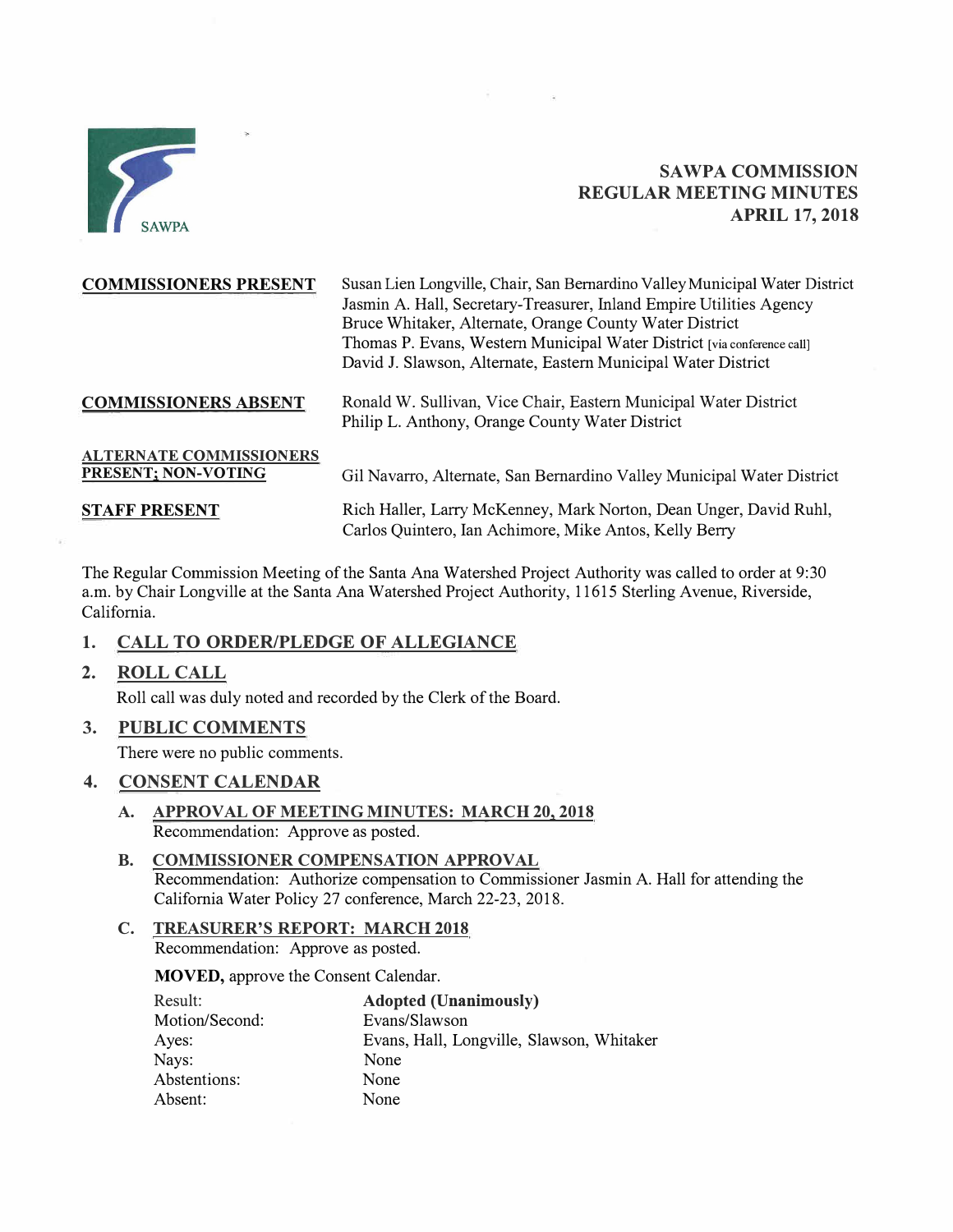### **5. NEW BUSINESS**

The Commission first considered Agenda Item No. 5.E.

**A. APPROVAL OF GRANT AGREEMENT APPLICATION TO THE BUREAU OF RECLAMATION FOR THE ADVANCING SUSTAINABLE LANDSCAPES** IN **THE SANTA ANA RIVER WATERSHED PROJECT (CM#2018.44)**

Ian Achimore provided a PowerPoint presentation on a proposed grant application to the Bureau of Reclamation. Due May 10, 2018, the grant application would allow SAWPA to compete for \$300,000 to fund drought-tolerant landscaping on commercial properties in the Santa Ana River Watershed. There is a required fifty percent cost share, and the project must be completed in two years.

**MOVED,** approve Resolution No. 2018-3 authorizing the General Manager to submit a Water and Energy Efficiency Grant Application to the Bureau of Reclamation for the Advancing Sustainable Landscapes in the Santa Ana River Watershed Project.

| Result:        | <b>Adopted (Unanimously)</b>              |
|----------------|-------------------------------------------|
| Motion/Second: | Hall/Whitaker                             |
| Ayes:          | Evans, Hall, Longville, Slawson, Whitaker |
| Nays:          | None                                      |
| Abstentions:   | None                                      |
| Absent:        | None                                      |

x

**B. 2019 OWOW CONFERENCE** I **WATER EDUCATION FOUNDATION AGREEMENT** I **SPONSORSHIPS (CM#2018.41)**

Mark Norton provided an oral presentation on the 2019 OWOW Conference, an agreement with the Water Education Foundation (WEF), and sponsorships. Commissioner Evans moved Agenda Item No. 5.B. for approval, and Commissioner Hall seconded the motion.

Chair Longville requested the WEF agreement include language requiring WEF and SAWPA solicit input from each member agency prior to and during development of the conference agenda. Commissioners Evans and Hall approved this modification to the motion.

**MOVED,** authorize the General Manager to execute an agreement with the Water Education Foundation (WEF) to create, develop and deliver the 2019 State of the Santa Ana River Watershed Conference, with the requirement that WEF and SAWPA solicit input from each member agency prior to and during development of the conference agenda; and, to secure \$5,000 sponsorship payments from each member agency, payable upon proper invoice to the Water Education Foundation (WEF) by August 18, 2018, in support of the 2019 Conference.

| Result:        | <b>Adopted (Unanimously)</b>              |
|----------------|-------------------------------------------|
| Motion/Second: | Evans/Hall                                |
| Ayes:          | Evans, Hall, Longville, Slawson, Whitaker |
| Nays:          | None                                      |
| Abstentions:   | None                                      |
| Absent:        | None                                      |

### **C. MEMBERSHIP IN THE CA ASSOCIATION OF SANITATION AGENCIES (CASA) (CM#2018.42)**

It was recently suggested by a Commissioner that SAWPA become a member in CASA; staff accordingly brought the item before the Commission. A roll call vote was taken at the request of Chair Longville.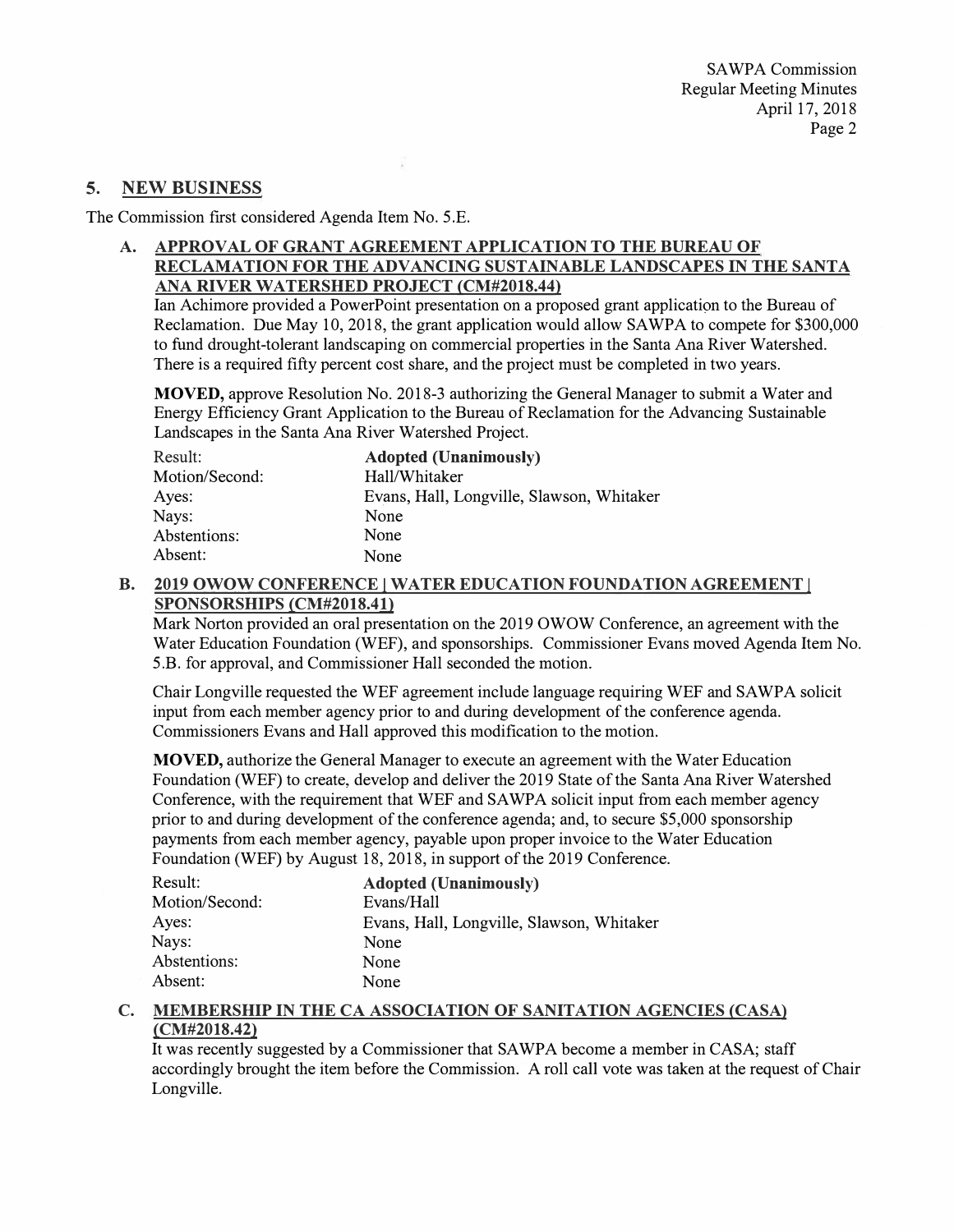**MOVED,** authorize membership in the CA Association of Sanitation Agencies (CASA) for a prorated membership rate of \$2,500 through December 31, 2018 (seven months based on annual membership dues of \$4,285).

| Result:        | <b>Adopted (Passed)</b>         |
|----------------|---------------------------------|
| Motion/Second: | Hall/Evans                      |
| Ayes:          | Evans, Hall, Longville, Slawson |
| Nays:          | Whitaker                        |
| Abstentions:   | None                            |
| Absent:        | None                            |

**D. DRAFT ROUNDTABLES BROCHURE REVIEW - WOODARD & CURRAN (CM#2018.43)** A draft public outreach brochure template for SAWPA Roundtables, which was not available until after the posting of the agenda, was provided to the Commission and members of the public. Mark Norton solicited Commissioner comments, which were positive with the following suggestions: The timeline is too small and difficult to read, and the SAWPA map should be smaller.

This item was for discussion purposes; no action was taken on Agenda Item No. 5.D.

### **E. MEMORANDUM OF UNDERSTANDING (MOU) WITH THE HOUSING AUTHORITY OF THE CITY OF RIVERSIDE (CM#2018.45)**

Mike Antos provided a PowerPoint presentation on the Memorandum of Understanding (MOU) with the Housing Authority of the City of Riverside, including a timeline on the development of the MOU. Representatives from the City of Riverside – Alexander T. Nguyen, Assistant City Manager; Emilio Ramirez, Director, and Jeffrey McLaughlin, Housing Project Manager, Office of Homeless Solutions, of the Community & Economic Development Department - provided a PowerPoint presentation, *Partnerships for Ending the Impacts of Homelessness in Riverside, outlining the growing homeless* population within the Santa Ana River, city action taken, costs incurred, and the financial and economic consequences for maintaining the current course of action. In developing and working toward permanent solutions, the City of Riverside is reaching out to other governmental agencies and nonprofits within the community to develop policies reducing current and future homeless impacts within the Santa Ana River.

Chair Longville referenced pages 65-84 contained in the agenda packet, which outlined the City of Riverside Housing First Strategy and funding strategies for development and operation of supportive housing. Chair Longville specifically noted, as set forth on page 83 of the agenda packet referencing SAWPA funding, potential projects would be submitted as part of SAWPA's competitive grant process. Chair Longville has been working with SAWPA staff and together they have met with City of Riverside representatives to find common ground in addressing issues of concern. Agencies within the Santa Ana River have voiced concern regarding homeless population impacts on foundational issues such as habitat creation, conservation efforts and other pressing environmental issues.

A proposed Memorandum of Understanding by and between the Housing Authority of the City of Riverside and the Santa Ana Watershed Project Authority, dated April 17, 2018, which was not available until after the posting of the agenda, was provided to the Commission and the public.

Chair Evans noted that the City of Riverside is responsible for housing and SAWPA is responsible for watershed, water quality, habitat restoration, etc. There are many entities with an interest and a responsibility regarding the impacts occurring within the Santa Ana River; cohesiveness is important and SA WP A has a responsibility in this process. Chair Evans made a motion to finalize the MOU as presented.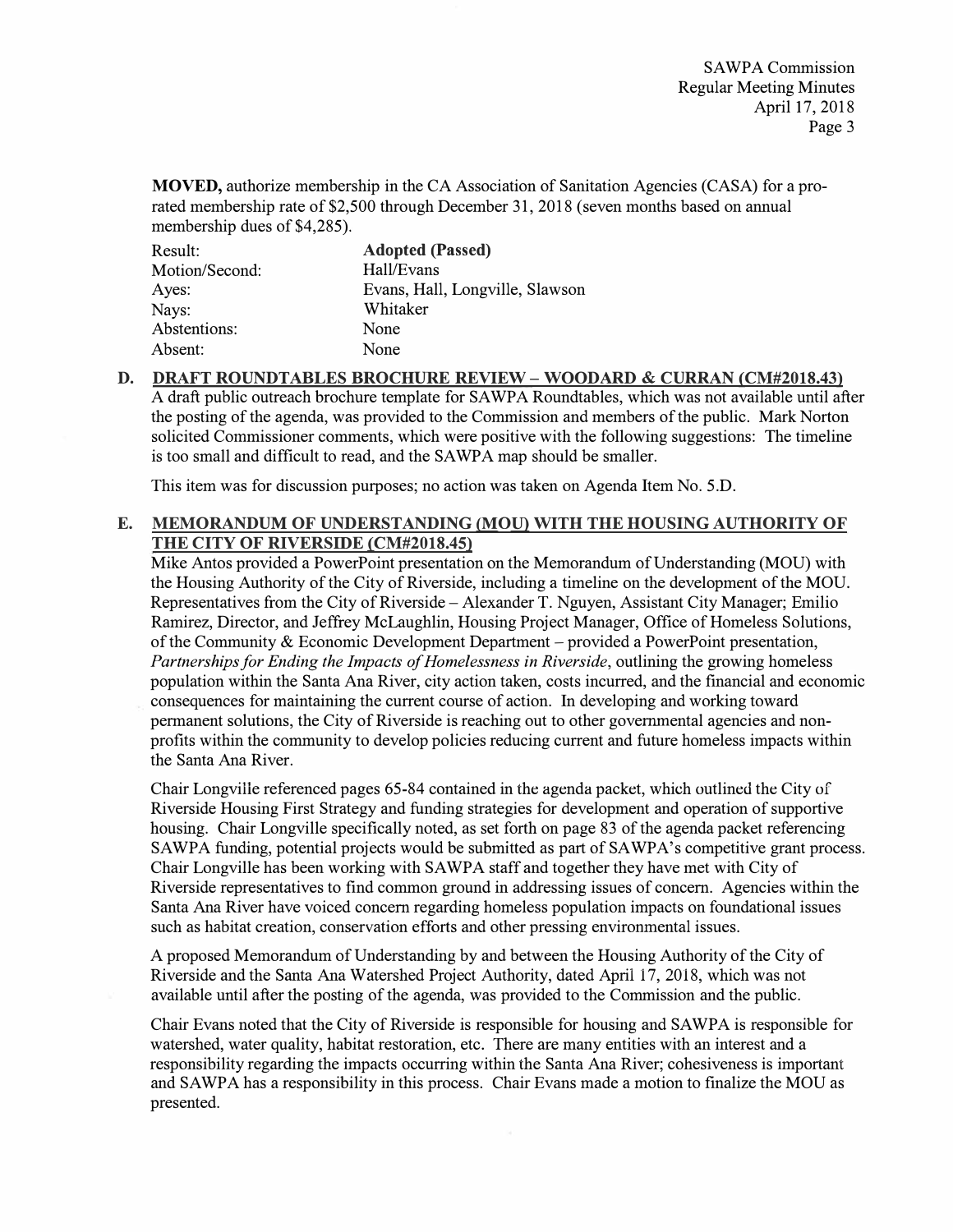A discussion ensued regarding regional projects within the Santa Ana River providing environmental cleanup, habitat conservation and habitat restoration efforts, and how homelessness within those same areas minimize or negate those efforts because the core problem is not addressed.

Commissioner Hall voiced her support of this collaborative partnership creating a common mission to address the issues impacting the watershed.

Alternate Commissioner Slawson voiced concern that other disadvantaged communities ( communities with failing septic systems, communities without adequate water supply, etc.) may feel excluded from Proposition 1 funding given the exclusiveness to the homeless community addressed by the MOU.

Alternate Commissioner Whitaker noted he would need to first address any concerns on the part of the OCWD Board before he could support moving forward with the MOU. Whitaker voiced concern the MOU does not work within the purpose of SAWPA's Joint Powers Authority agreement and would create an agreement with a single city within the watershed containing stronger language than he could recommend; specifically, language contained in Attachment "A" that SAWPA will partner to support the City's Plan to build Housing First projects and address the related environmental damage that homeless encampments cause along and within the Santa Ana River. Whitaker expressed concern this language takes SAWPA and its member agencies into a different arena not part of SAWPA's core mission, noted that within Orange County the county itself and impacted cities have become the key solution partners in addressing homelessness within the county, and stated each member agency represented on SA WPA's Commission might be the more appropriate party to an agreement of this nature.

Further discussion ensued regarding language supportive to the MOU contained within the policy principles of the Disadvantaged Communities Involvement Program adopted by the Commission February 20, 2018; Alternate Commissioner Whitaker noted similar concern was expressed at that time relating to the City of Riverside MOU. Approving policy principles that SAWPA work toward partnerships is not the same as having approved any particular partnership or final language in an agreement.

Larry McKenney noted the MOU makes no specific funding commitments; it is an agreement to work together and is a manifestation of the Proposition 1 Disadvantaged Communities Involvement Grant scope which includes a technical assistance program the point of which is to work with other specific community representatives to develop projects that then could be competitive for implementation funding. The policy principles arose out of a discussion about how we are going to consider specific opportunities for technical assistance under the technical assistance program, which is a specific part of the grant. From staff's perspective, this is an opportunity to utilize the technical assistance program. It does not presuppose, preapprove or bias any particular project going forward; utilization of the technical assistance program is not a requirement to compete for implementation funding.

Commissioner Evans referenced SAWPA's MOU with the US Forest Service to provide technical support, which is a collaborative effort and does not presuppose funding. This MOU is a step toward formalizing the focus of the interests of SAWPA and the City of Riverside; this concept could be entered into by other entities and create opportunities for collaboration on a broader basis.

Commissioner Hall and Chair Longville expressed their support of this version of the MOU.

Rich Haller noted he is comfortable with the language, that SAWPA will not work within a vacuum and will continue to keep the Commissioners and General Managers informed before any action is taken. Haller assured he will continue to work with the General Managers to ensure we do not veer from common interests, stating he looks forward to working collaboratively to address the habitat and water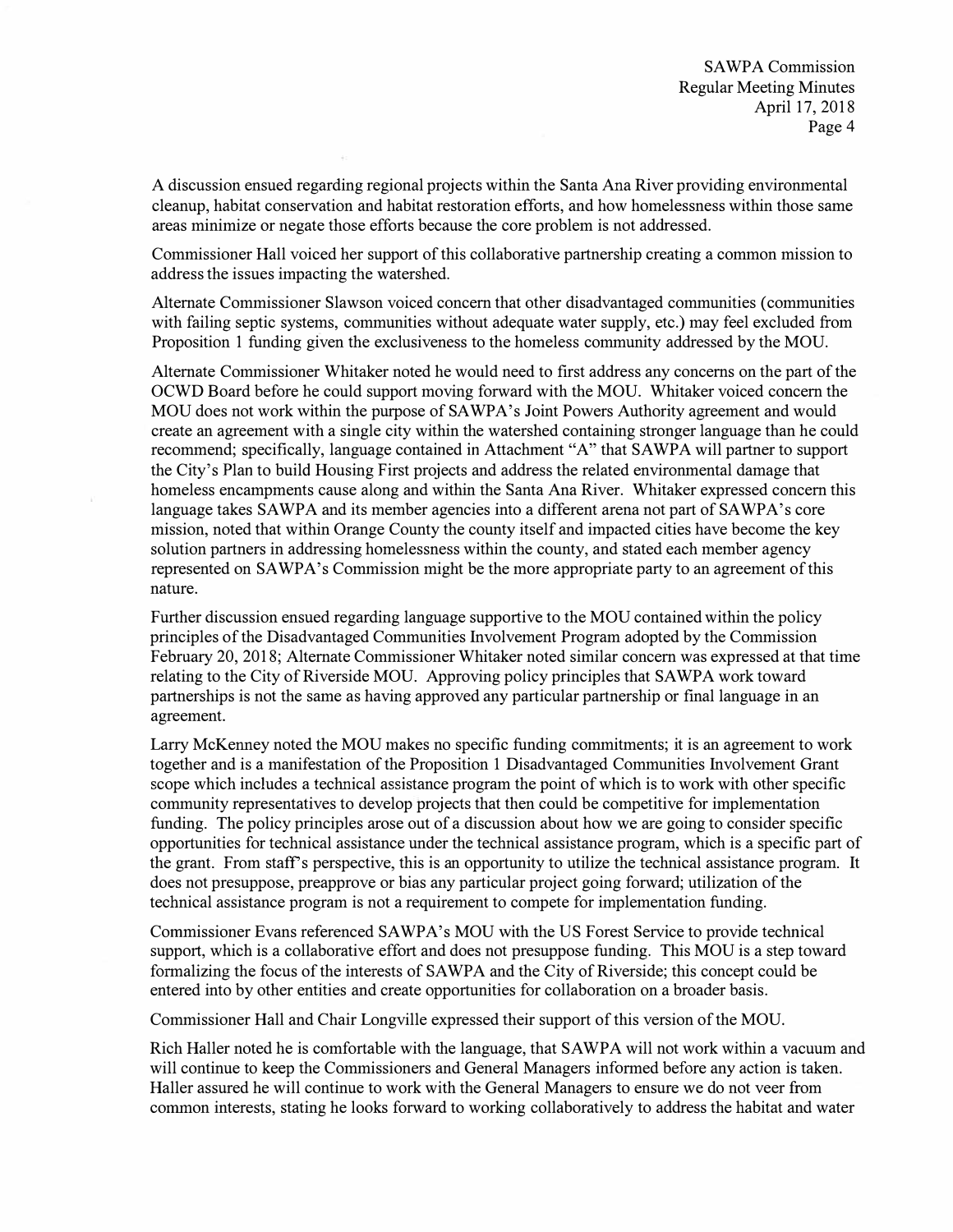SAWPA Commission Regular Meeting Minutes April 17, 2018 Page 5

quality issues within the Santa Ana River.

Michael Markus noted the MOU wording has changed from the version initially reviewed by the General Managers, which they had discussed with their board members. They desire to stay away from the concept of providing permanent supportive housing, with the focus moving toward IRWM and impacts on water, septic systems failure, etc. The General Manager discussions have been regarding SAWPA's role in establishing permanent housing.

Chair Longville reiterated the MOU also references addressing environmental damage brought about by the homeless within the Santa Ana River; she stated SAWPA should only apply for joint funding when a project will bring in funding to deal with the environmental damage as it relates to water management.

Alternate Commissioner Whitaker also referenced the letter from the City Manager (page 84 of the agenda packet) wherein it is stated the Housing Authority and SAWPA will partner to build housing projects, which is active, clear direction that will be problematic for him going forward. Chair Longville emphasized that language was not contained in the MOU. Alternate Commissioner Whitaker noted the more specific language in parts of the MOU is troubling and suggested the following revision:

• Attachment "A", Paragraph 1. Delete the first words "Partnering to" so the paragraph would read, "Support the City's Plan to build Housing First projects in appropriate locations ... "

Alternate Commissioner Whitaker expressed hesitation in committing the member agencies to openended headaches and liabilities in the future, and requested the language reflect that SAWPA maintain some autonomy and ability to say what SAWPA is and is not involved with.

Commissioner Evans concurred with the revision as set forth by Alternate Commissioner Whitaker. Commissioner Evans revised his motion to direct staff to finalize the MOU presented today based on the discussions, including the specific language revision to Paragraph 1 of Attachment "A", and bring the MOU back for consideration at the May 15 Commission meeting.

Alternate Commissioner Whitaker noted he would need the final form of the MOU early enough to provide time to discuss it with the OCWD Board prior to voting on the MOU. This MOU represents a fairly large shift into an arena that seems different from SAWPA's past role.

Chair Longville expressed she does not support SA WP A building a housing project; she does support partnering with a community building a housing project because it is provides water benefits into the future.

A discussion ensued regarding consideration of the goals and objectives of the City of Riverside and how common goals and objectives should be expressed within the MOU. Chair Longville directed staff to actively work with the City of Riverside and member agency staff to bring back an MOU for consideration on May 15; it was reiterated that the MOU should be included in the meeting agenda packet.

This item was for discussion purposes; no action was taken on Agenda Item No. 5.E.

The Commission next considered Agenda Item No. 5.A., and followed the order of the agenda for the remainder of the meeting.